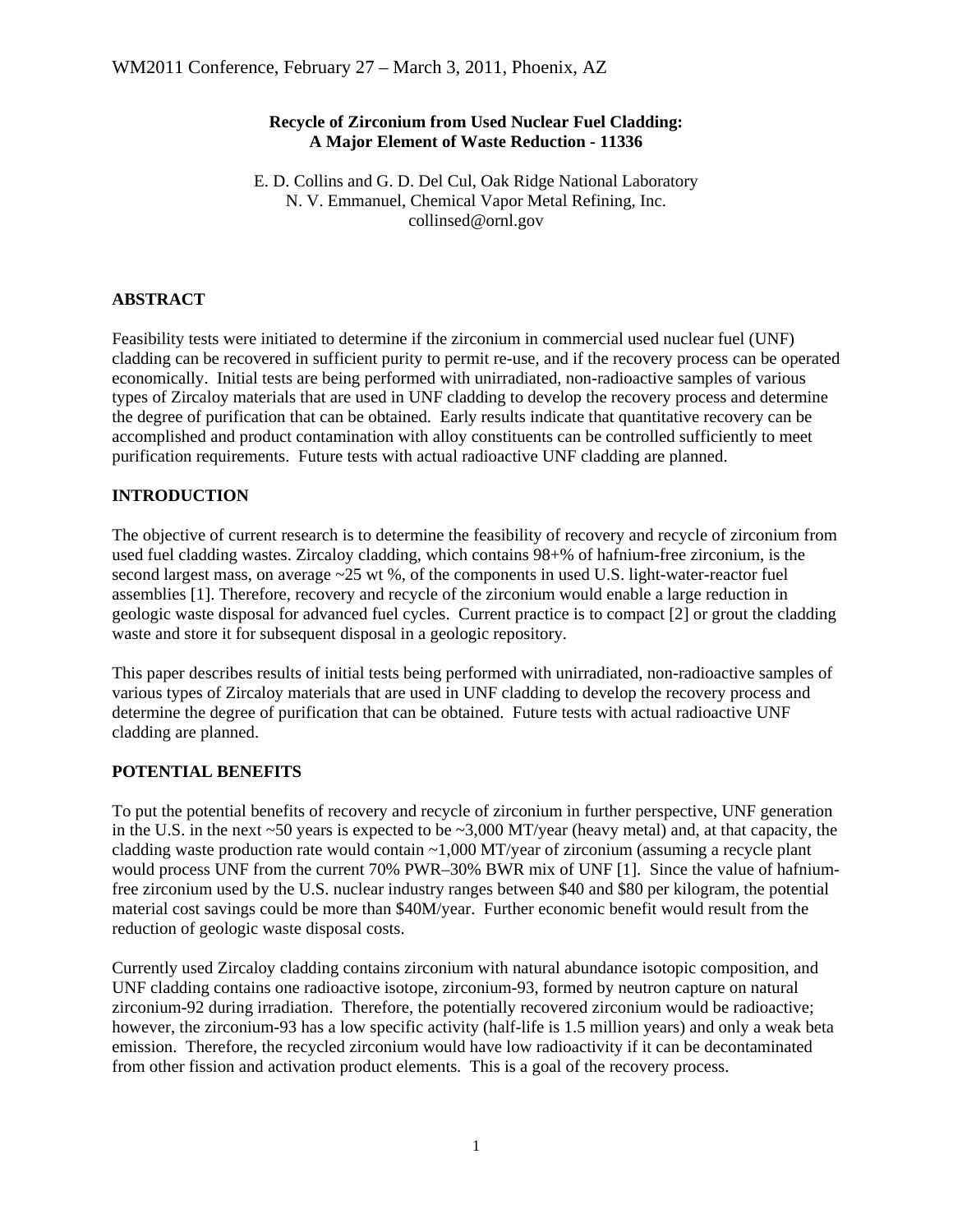Moreover, successful recovery and reuse of the zirconium in UNF cladding could enable the economic use of enriched zirconium-90 in future cladding manufacture, and thereby add the potential benefit of improved reactor performance.

#### **USED NUCLEAR FUEL (UNF) HEAD-END PROCESSING**

The zirconium recovery process would be integrated into the advanced fuel cycle head-end process steps (Fig. 1) for treatment of UNF assemblies, following the voloxidation process, a dry pyrochemical step which is planned for use to remove volatile activation and fission products, including xenon, krypton, tritium, carbon-14, and iodine [3].



Fig. 1. Typical head-end operations.

After the voloxidation process step, the fuel components are present in the form of finely divided powder that can be separated easily by screening from the empty, sheared cladding hulls.

Recent tests at Oak Ridge National Laboratory (ORNL) with actual used fuel rods (Table I) have shown that most of the residual fuel powder remaining on the cladding hulls after screening can be removed by

| Element | Removed by<br>cladding wash<br>(Wt.% of UNF) | Remaining in<br>washed clad<br>Wt.% of UNF) | Reduction<br>factor | Residual clad<br>contamination<br>(ppm) |  |
|---------|----------------------------------------------|---------------------------------------------|---------------------|-----------------------------------------|--|
|         | 0.6                                          | 0.0037                                      | 162                 | 100                                     |  |
| Pu      | 0.3                                          | 0.013                                       | 23                  |                                         |  |
| Am      | 0.2                                          | 0.013                                       |                     | 0.6                                     |  |

Table I. Residual Contamination after UNF Clad Washing.

hull washing with nitric acid. However, the washed hulls still would contain residual contamination sufficient to prevent disposal of the clad as low-level waste. The residual contamination would be removed during the zirconium recovery process along with the alloying constituents and returned to the UNF reprocessing plant for disposal together with other radioactive wastes.

A process step for clad shredding may be needed to increase the surface area and thereby the efficiency of the zirconium recovery step. In addition, previous tests have shown that approximately half of the tritium remains within the cladding hulls [4]. Therefore, removal and capture of residual tritium will be included during radioactive process development studies that are planned.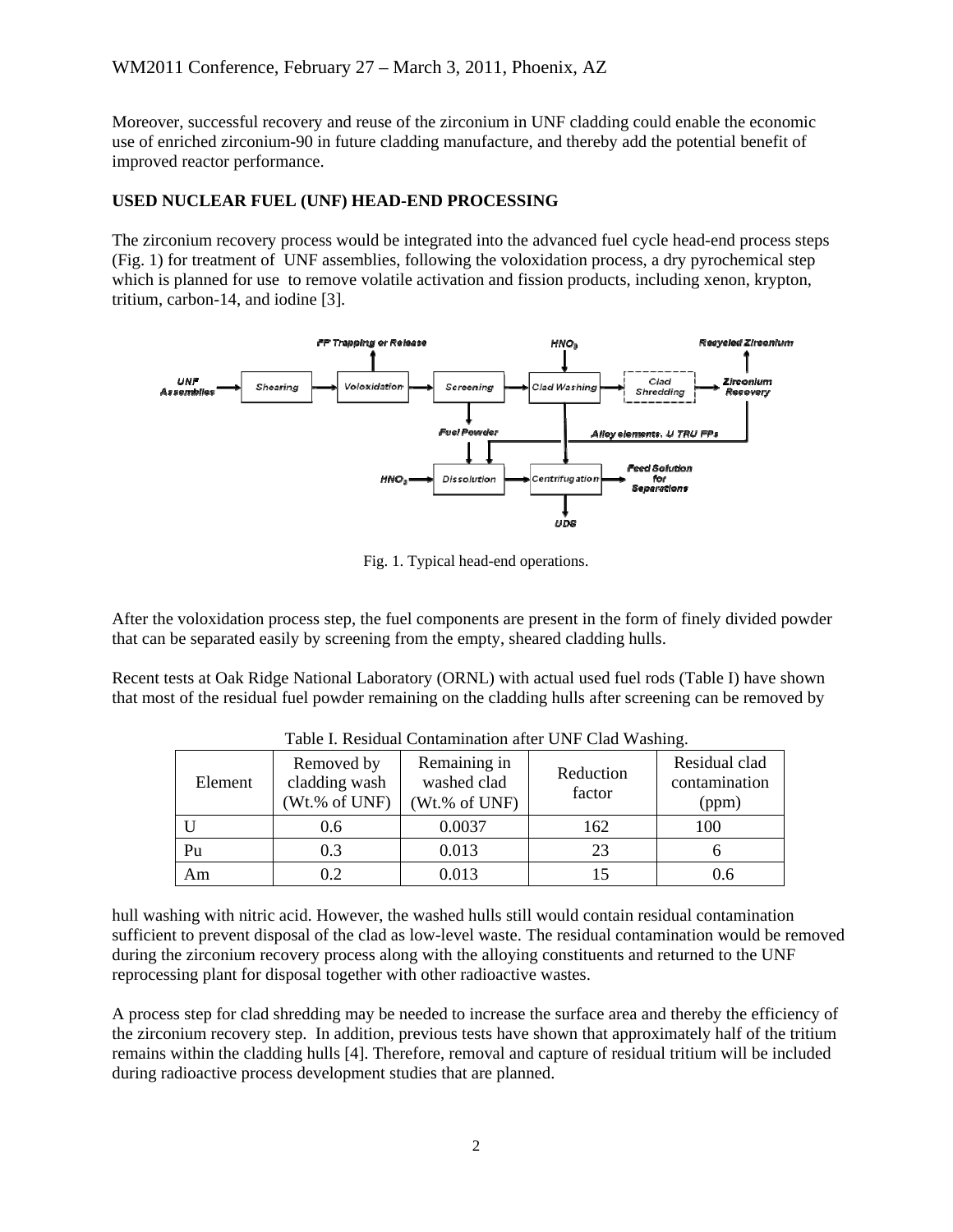#### **PROCESS FOR ZIRCONIUM RECOVERY FROM CLADDING**

Initially, nonradioactive tests are being made to determine the feasibility of zirconium recovery. The nonradioactive feasibility studies are being done by experts from Chemical Vapor Metal Refining, Inc. (CVMR), at its R&D laboratories. These studies can demonstrate refining of metals on a scale between 10 g and 10 kg. CVMR is participating in this work as a subcontractor to ORNL to provide expertise in the adaptation, process design, testing, and scale-up of the "hot wire"process that was developed by van Arkel and de Boer [5].

The proposed metal-refining process (Fig. 2) consists of two steps. As indicated in the following chemical reactions, in the first step, zirconium in the cladding is reacted with elemental iodine at 300–500°C to form volatile ZrI<sub>4</sub>, which, in the second step, is then decomposed at >1100°C.

| Formation                         | $Zr + 4I_2 = ZrI_4$ | 300-500 °C |
|-----------------------------------|---------------------|------------|
| Decomposition $ZrI_4 = Zr + 4I_2$ |                     | $>1100$ °C |

Nonvolatile residues, including radioactive contamination, would be returned to the UNF processing plant for disposal with other radioactive wastes.



Fig. 2. Zirconium recovery from cladding.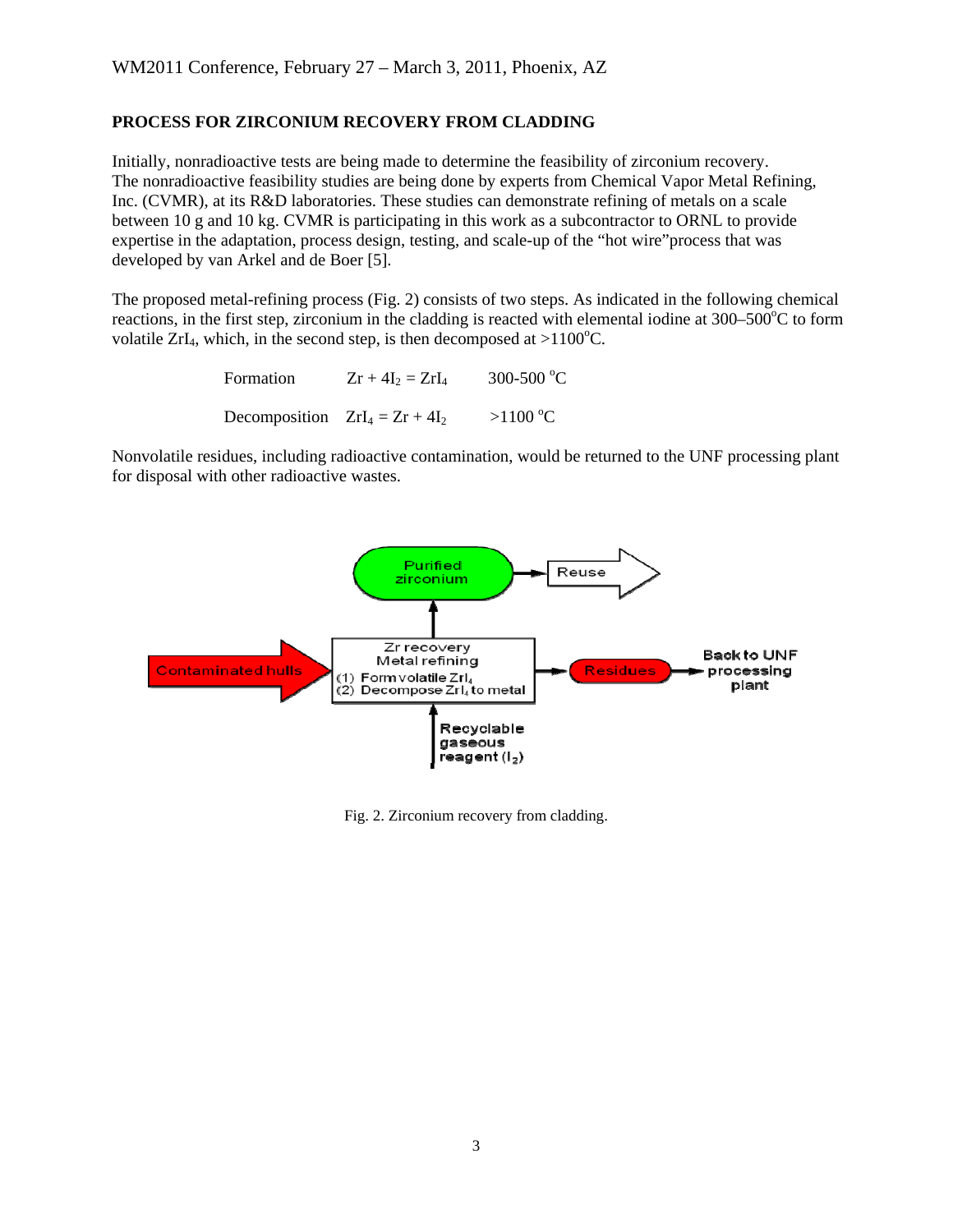Compositions of the alloying elements and other constituents of three types of Zircaloy that are representative of those in UNF cladding are shown in Table II. Samples of these three types are being used in the non-radioactive zirconium recovery tests. The samples of Zircaloy-2, Zircaloy-4, and highniobium-content Zircaloy were obtained in ingot form from Allegheny Technologies, Inc., Wah-Chang Division, and were cut at ORNL into machine turnings to simulate shredded hulls. Also, in-stock samples of 3/8-in.-diam. Zircaloy-2 tubing were cut at ORNL into 1/4-in. lengths and sent to CVMR for initial testing.

| radio in Representative composition (ppm) or Encare y Bampies. |            |            |                  |  |  |  |
|----------------------------------------------------------------|------------|------------|------------------|--|--|--|
| Element                                                        | Zircaloy-2 | Zircaloy-4 | High-Nb Zircaloy |  |  |  |
| Sn                                                             | 14,200     | 12,900     | $<$ 35           |  |  |  |
| Nb                                                             | $<$ 50     | < 50       | 10,100           |  |  |  |
| Fe                                                             | 1,720      | 2,140      | 400              |  |  |  |
| Cr                                                             | 1,020      | 1,110      | < 50             |  |  |  |
| Ni                                                             | 690        | $<$ 35     | $<$ 35           |  |  |  |
| $\mathbf{O}$                                                   | 1,320      | 1,180      | 1,370            |  |  |  |
| $\mathbf C$                                                    | 130        | 140        | 47               |  |  |  |
| N                                                              | 42         | 39         | 33               |  |  |  |
| Si                                                             | 91         | 96         | $<$ 25           |  |  |  |
| Al                                                             | 45         | 54         | 41               |  |  |  |

Table II. Representative Composition (ppm) of Zircaloy Samples.

The components that are potentially volatilized along with  $ZrI_4$  are shown in Table III, based on reference data supplied by CVMR in its design report.

| Compound         | Boiling point<br>$({}^{\circ}C)$ | Melting point<br>$(^\circ C)$ | Vapor pressure at $431^{\circ}$ C<br>(bar) | Volatilization conditions                                |
|------------------|----------------------------------|-------------------------------|--------------------------------------------|----------------------------------------------------------|
| $ZrI_4$          | 431                              |                               | 1.004                                      | $Zr + I_2$ at >500°C                                     |
| ZrI <sub>2</sub> |                                  |                               |                                            | Not stable at $>430^{\circ}$ C                           |
| SnI <sub>4</sub> | $341*$                           | 144                           | 22.84                                      | $Sn + I_2$ at >150°C                                     |
| SnI <sub>2</sub> | 320                              | 720                           | 0.0059                                     |                                                          |
| NbI <sub>5</sub> | 347                              | 327                           |                                            | $Nb + I_2$ at high $I_2$ pressure                        |
| NbI <sub>3</sub> | 450–500                          |                               |                                            | Decomposition of $NbI5$                                  |
| NbI <sub>2</sub> |                                  |                               | Very Low                                   | Decomposition of $NbI3$ in<br>presence of reducing agent |
| FeI <sub>2</sub> | 609                              | 935                           | 1.716                                      | Fe + I <sub>2</sub> at >300 $^{\circ}$ C                 |
| I <sub>2</sub>   | 184                              | 114                           |                                            |                                                          |

Table III. Pertinent Reference Information .

\*Sublimes at 180°C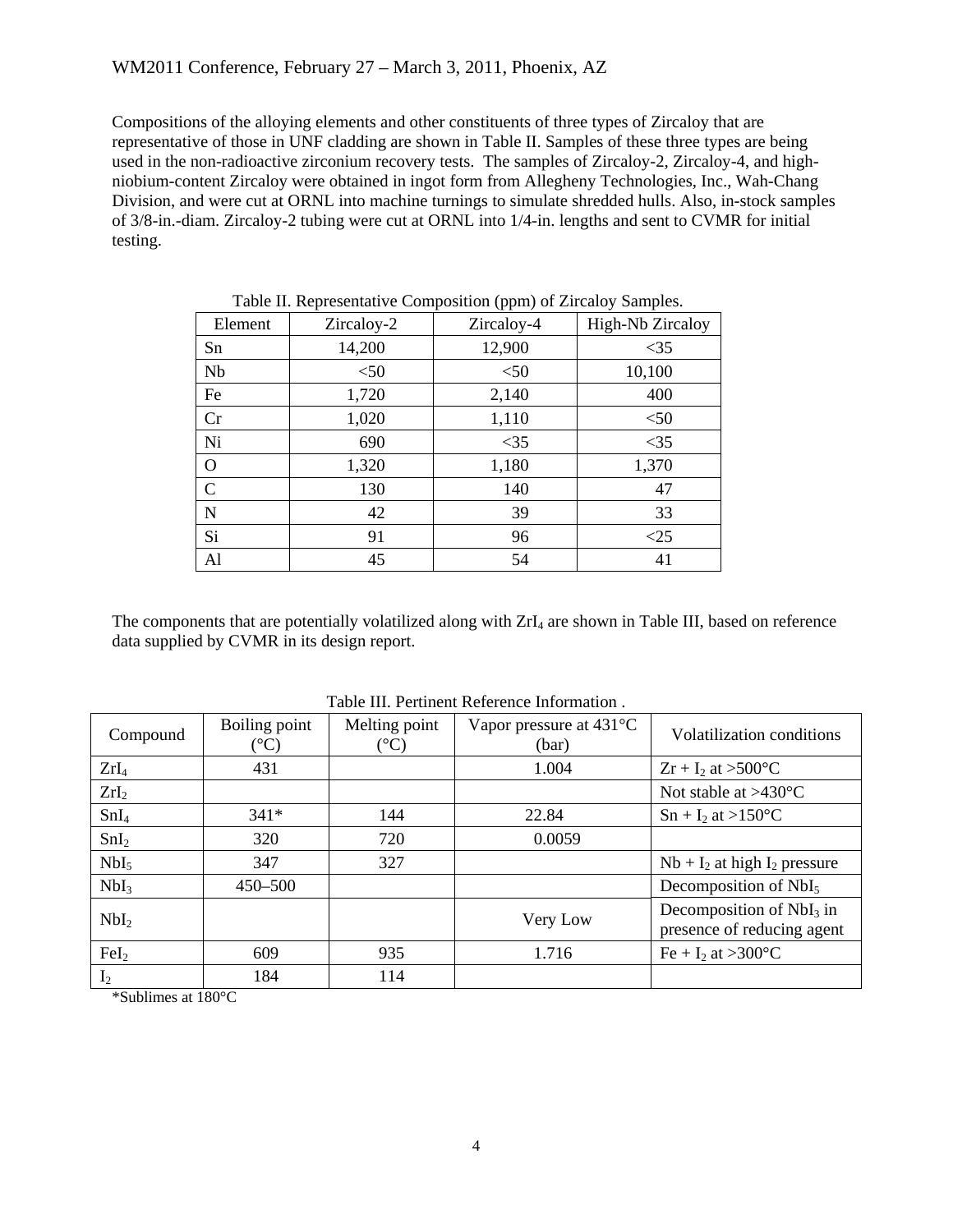

The initial test apparatus set up by CVMR is illustrated in Fig. 3.

Fig. 3. Zirconium recovery apparatus.

In this apparatus, which was constructed of glassware and quartz,  $\sim$ 50–100 g of Zircaloy hulls or shredded Zircaloy was placed in the ZrI<sub>4</sub> formation reactor, ZR-01, which was heated to >500°C. Elemental iodine was heated to  $150^{\circ}$ C in the iodine supply tank, IS-01, and dilute iodine vapor was transferred from IS-01 via an argon gas stream, flowing downflow through the ZrI<sub>4</sub> formation reactor, ZR-01. Intermediate-product ZrI4 was collected in tank IC-01 and sampled for purity determination. The ZrI4 was then re-vaporized and transferred by means of an argon stream to the decomposition reactor, HF-01, which was operated at a temperature of  $\sim$ 1170°C to produce zirconium metal foil product.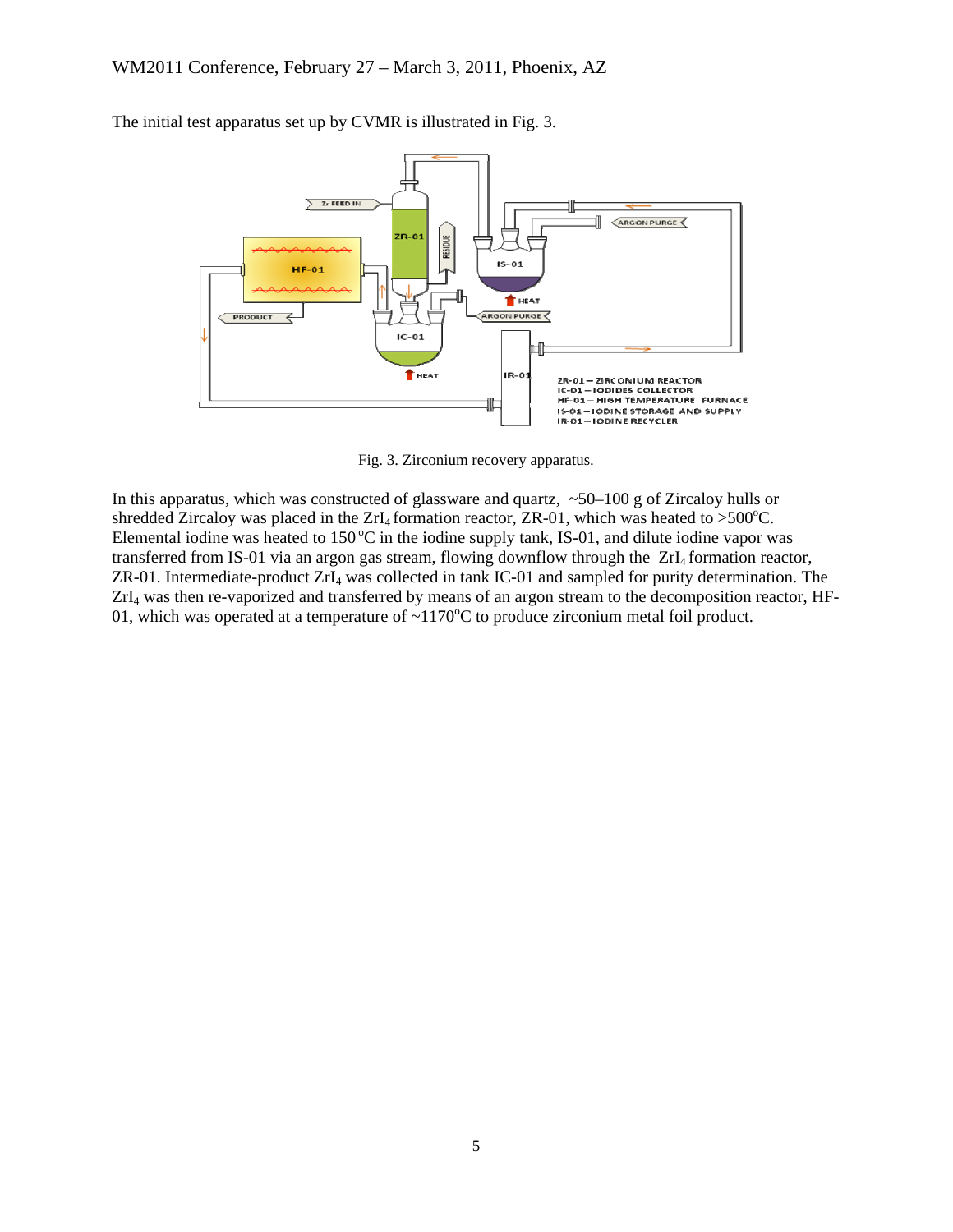#### **INITIAL TEST RESULTS**

| raoic IV. I casionity Test Dummary |                 |           |            |                  |                             |                  |      |                   |
|------------------------------------|-----------------|-----------|------------|------------------|-----------------------------|------------------|------|-------------------|
| Test                               | <b>Zircaloy</b> | $ZrI_4$   | $I_2$ Feed | ZrI <sub>4</sub> | Product* Contamination % of |                  |      |                   |
| No.                                |                 | Formation |            |                  | Yield<br>Feed               |                  |      | Additive          |
|                                    | <b>Type</b>     | Reactor   |            | (% )             | Sn                          | Nb               | Fe   |                   |
|                                    | $1:2$ Mix       |           |            |                  |                             |                  |      |                   |
| $\mathbf{1}$                       | High            | Quartz    | Gas in Ar  | 3%               | $^{\wedge}100\%$            | $\boldsymbol{0}$ | $**$ | xs I <sub>2</sub> |
|                                    | $Nb/Zr-2$       | Column    |            |                  |                             |                  |      |                   |
|                                    | Tubes           |           |            |                  |                             |                  |      |                   |
|                                    | $1:2$ Mix       |           |            |                  |                             |                  |      |                   |
| $\overline{2}$                     | High            | Quartz    | Solid      | $~140\%$         | $^{\wedge}100\%$            | 2.4%             | $**$ | None              |
|                                    | $Nb/Zr-2$       | Column    | increments |                  |                             |                  |      |                   |
|                                    | Tubes           |           |            |                  |                             |                  |      |                   |
| 3                                  | High Nb         | SS-Sealed | Solid      | 80-100%          |                             | 33%              | $**$ | xs Zr             |
|                                    | <b>Shreds</b>   |           |            |                  |                             |                  |      |                   |
| $\overline{4}$                     | High Nb         | SS-Sealed | Solid      | 100%             |                             | $\boldsymbol{0}$ | $**$ | Reducing          |
|                                    | <b>Shreds</b>   |           |            |                  |                             |                  |      | Agent             |
| $\mathfrak{S}$                     | Zr.4 Shreds     | SS-Sealed | Solid      | 94%              | $\overline{0}$              | ----             | $**$ | None              |
|                                    | High            |           |            |                  |                             |                  |      |                   |
| 6                                  | $Nb/Zr-2$       | SS-Sealed | Solid      | 100%             | $\overline{0}$              | 3%               | $**$ | Reducing          |
|                                    | Tubes           |           |            |                  |                             |                  |      | Agent             |
|                                    | High            |           |            |                  |                             |                  |      | <b>XS</b>         |
| 7                                  | $Nb/Zr-2$       | SS-Sealed | Solid      | $***$            | $***$                       | ***              | ***  | Reducing          |
|                                    | Tubes           |           |            |                  |                             |                  |      | Agent             |

Table IV. Feasibility Test Summary

\*Intermediate product  $(ZrI_4)$  in Test #1 and #2; Zr metal product in Tests 3-6.

\*\* Iron contamination measurement was higher than feed.

\*\*\* Analysis in progress.

A total of seven experimental tests have been made. Results are summarized in Table IV. The iron contaminant measured in both the intermediate product (ZrI4) and the Zr metal product is, as yet, an unresolved anomaly.

The initial test, using a mixture of high niobium Zircaloy and Zircaloy-2 tube samples in the test apparatus configuration shown in Fig. 3, was not successful because the  $I_2$  vapor, diluted in argon gas, was not sufficiently concentrated to sustain an efficient reaction rate, even at temperature exceeding 500°C. Below that temperature, most of the  $I_2$  vapor passed through the formation reactor, ZR-01, without reaction. The yield of  $ZrI_4$  was only 3%.

The difficulty was partially rectified in the second test in which solid I<sub>2</sub> was added directly to the formation reactor,  $ZR-01$ , in several increments. By this means, the conversion to  $ZrI_4$  was increased to  $\sim$ 40%. In more recent tests, the solid iodine and Zircaloy metal were initially charged to a sealed stainless steel reactor. Heating was applied to raise the temperature, and an exothermic reaction was observed to begin at ~300°C. The reactor was then heated to  $\overline{450}^{\circ}$ C and held for 6 h to ensure completion of the iodide formation. Measured conversions to ZrI4 were increased to 90-100%. While the sealed reactor configuration tests showed high conversion is possible, use of a pressurized reactor is not acceptable for commercial scale operations and may not be necessary if a more concentrated  $I_2$  feed stream can be designed. Therefore, reactor and feed supply re-designs are required.